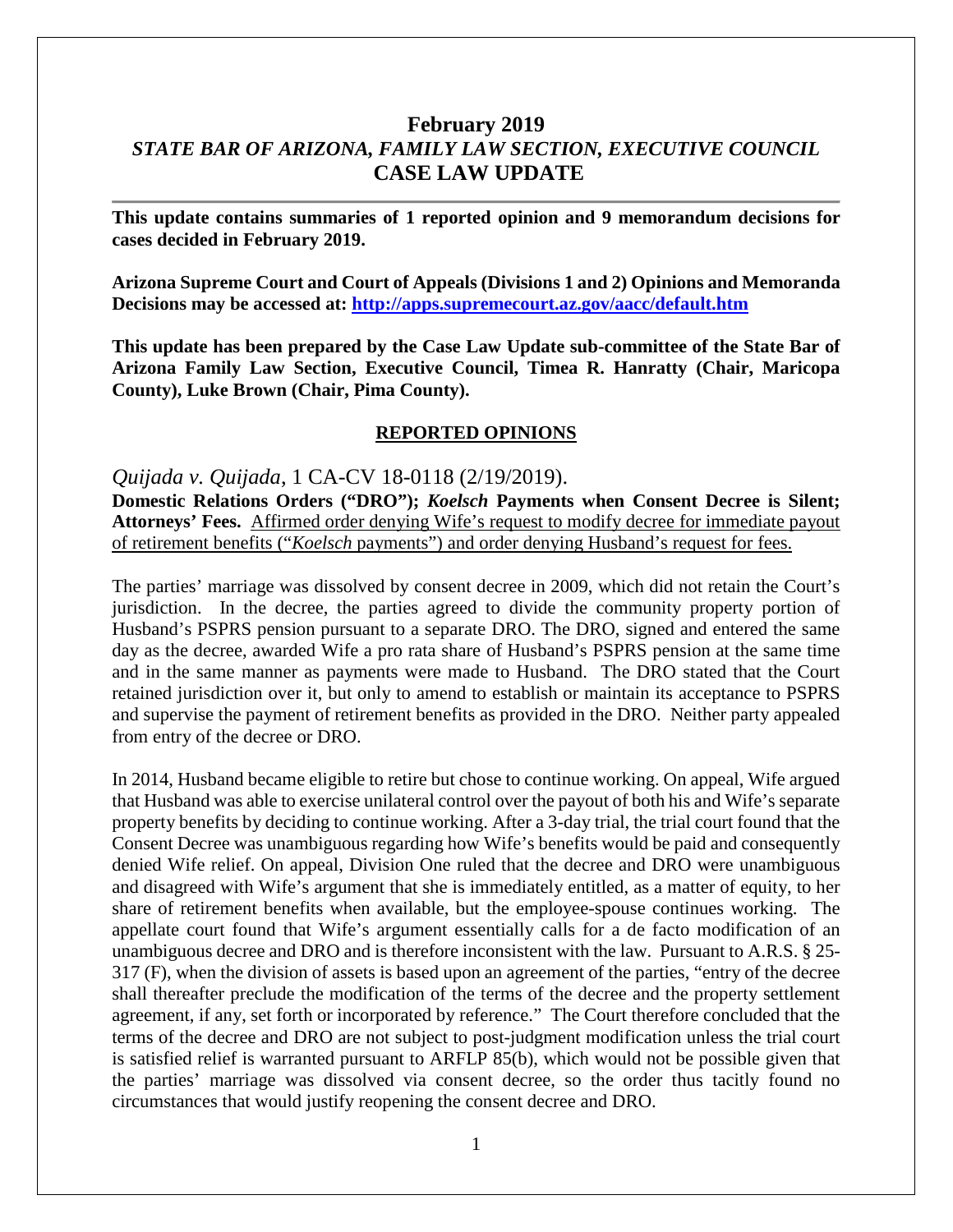Furthermore, the appellate court distinguished *Koelsch* as a direct appeal from a dissolution entered after a contested hearing versus a case that involves a decree by consent, reasoning that *Koelsch* addressed only whether the family court's original division of community property, entered over the non-employee spouse's objection, was equitable. The appellate court similarly finds that other cases relied upon by Wife address the propriety of the original, contested division of community property and do not authorize the court to modify a property allocation made in a consent decree from which no appeal is taken and over which the court did not retain jurisdiction. The appellate court further reasoned that the facts that the settlement was fair and equitable and free from fraud and undue influence, meant that the court approved the parties' settlement. Wife could not now come back and argue that the decree or DRO were unfair, especially when Husband assumed more debt and received fewer assets in the divorce. Wife could have requested that the decree provided for her to receive *Koelsch*-type payments in the event Husband elected not to retire when eligible, or specifying that the family court would retain jurisdiction to determine the proper division upon maturation. She did neither and did not appeal the decree.

Court of Appeals affirmed family court's decision to not modify decree, which was consistent with the DRO, which only retained trial court jurisdiction to enter an amended DRO. The family court's decision was consistent with "policy interest favoring the finality of property settlements."

With respect to attorneys' fees, the trial court denied husband's request as it found Wife's position had merit and even if Husband prevailed, he was still in a superior economic position. Husband cross-appealed the denial. The Court of Appeals held that the trial court did not abuse its discretion, was not inconsistent regarding Wife's reasonableness of positions, and citing *Cummings*, reasoned that an award of fees in a domestic relations matter does not turn on a party's success or failure. The appellate court further reasoned that the fee-shifting provisions of A.R.S. § 25-324 are intended to insure the poorer party has the proper means to litigate the action, not punish litigants.

### **MEMORANDUM DECISIONS**

*Gonzalez, Jr. v . Moraga/Alba, et al.*, 1 CA-CV 18-0298-FC (2/28/2019). Grandparent Visitation. Affirmed trial court's dismissal of grandparent's third-party rights petition in favor of Father's parental rights after death of Mother, despite juvenile court's granting of temporary guardianship to Grandparents.

In the underlying family court proceeding, Mother was awarded sole legal custody over the child and Father was awarded parenting time. Eight years later, Mother was killed. After she died, her parents obtained temporary guardianship in juvenile court without Father's knowledge or notice to Father and took care of the child for approximately 5 months. Father then filed a motion in family court seeking temporary modification of the sole legal decision-making and parenting time orders, alleging Grandparents refused to relinquish the child to him. The family court denied his motion, essentially explaining that it was unnecessary as due to Mother's death, Father was the only living parent and only person with parental rights over the child. Father then filed an amended motion to modify custody and a return hearing was held, at which Grandparents served him with an *in loco parentis* Petition under -409(A), in which they sought legal decision-making and physical custody, arguing Father had a history of domestic violence and placing the child in his care would be detrimental to the child. The trial court dismissed the Grandparents' petition after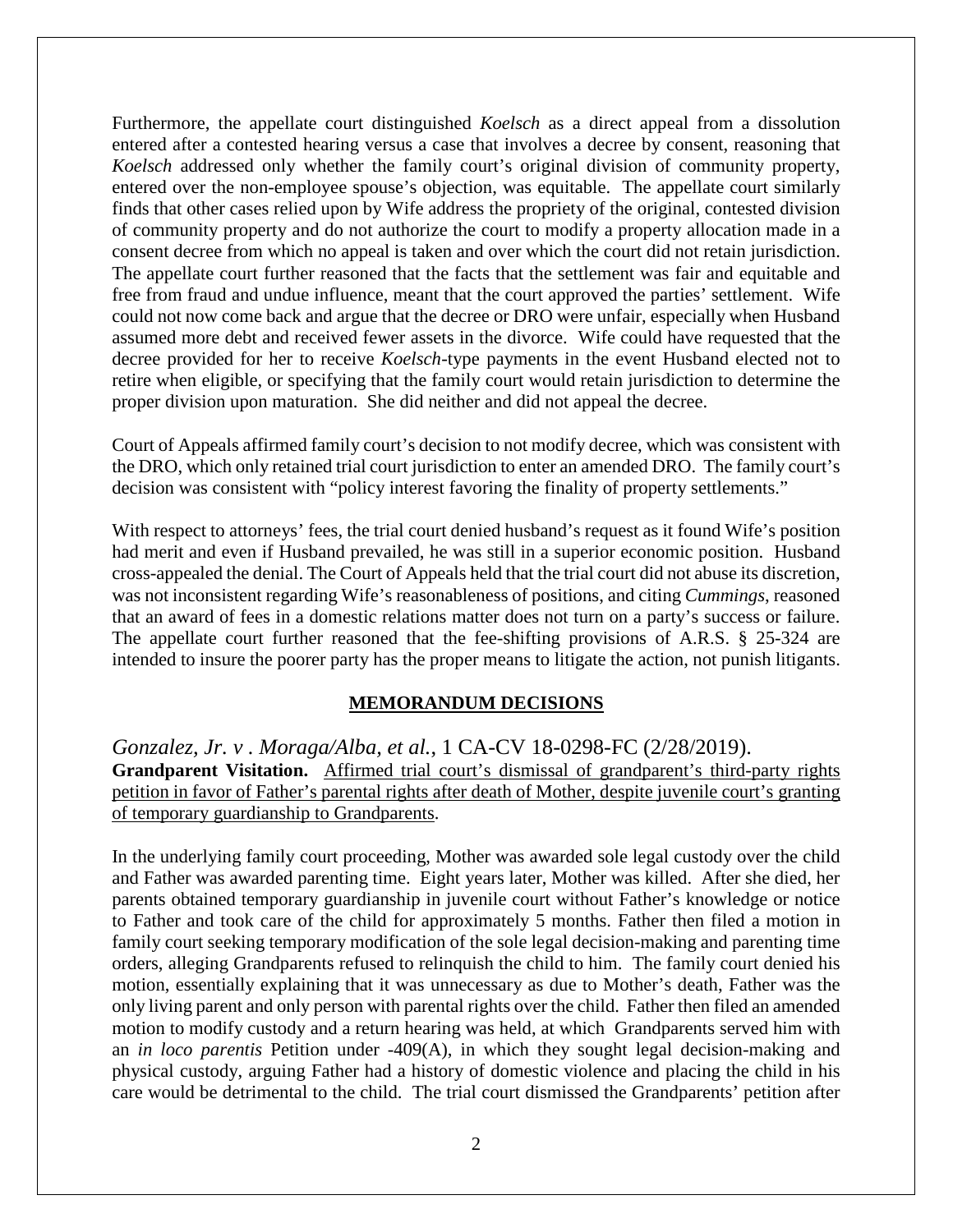a hearing at which they, Father, and the child's counselor testified. The trial court's order remarked that Grandparents should have time under -409(E).

Citing *Chapman*, the Court of Appeals affirmed the trial court's ruling that the Grandparents had not adequately pled their *in loco parentis* claim due to insufficient allegations related to their care of the child. To the contrary, the Grandparents' affidavit demonstrated that they did not spend a significant amount of time with the child prior to Mother's death, only housing and caring for the child after Mother died, and thus not standing *in loco parentis* to the child. The Court of Appeals further reasoned that the 5 months the Grandparents cared for the child was not a "substantial period of time" and the only reason Grandparents had the child in their care for so long was due to delays in court scheduling, despite that Father had done everything he could to secure his rights immediately following Mother's death. The Court of Appeals did not address the trial court's conclusion that Grandparents failed to show significant detriment would occur to the child in Father's care or Grandparents' -403.03 argument.

## *Amedovski v. Amedovski*, 1 CA-CV 18-0380-FC (2/26/2019). **Excusable Neglect.** Affirmed order denying Former Husband's motion to set aside the decree.

Former Husband did not appear for the parties' trial and the trial court entered a decree granting Former Wife's requested spousal maintenance and divided community property as she requested. A few weeks later, Former Husband moved to set aside the decree under ARFLP Rule 85(b)(1), arguing he made a calendaring mistake regarding the trial date, which he argued constituted excusable neglect, and that his "physical and mental impediments to his cognitive abilities" caused him to make the error. Former Husband did not attach an affidavit to his motion, but did attach medical records. The trial court denied the motion, finding Former Husband's mistake was careless and did not constitute excusable neglect. The Court of Appeals affirmed, reasoning that "carelessness does not equate with excusable neglect," that Former Husband had ample notice of the correct trial date, did not present evidence that his medical issues prevented him from exercising due care to properly calendar the trial date, and he had historically failed to diligently participate in the divorce proceeding.

# *In Re the Marriage of Krause*, 2 CA-CV 2018-0101-FC (2/25/2019).

**Legal Decision-Making.** Vacated award of sole decision-making authority to Father since final decision-making was permitted and affirmed increase in parenting time.

In their divorce decree, the court awarded joint legal decision-making to Mother and Father and gave Father three weekends a month in parenting time. A year later, Father requested a modification of parenting time to be a reversal of the previous order and to relocate with the children.. In her response, Mother objected to not having majority time, asked that Father's weekends be reduced to every other week, and requested she be given final decision-making authority. The trial court granted Father his change in parenting time and also awarded him sole legal decision-making. During their hearing, Father asked for joint decision-making to continue, but also made the request that he be given the final authority on disputed matters. The trial court ruled it could not give final say to either party in a joint legal decision-making order in light of the Court of Appeals' *Nicaise* opinion, and could only grant either joint decision-making or sole decision-making. So, the court said "sole" to Father.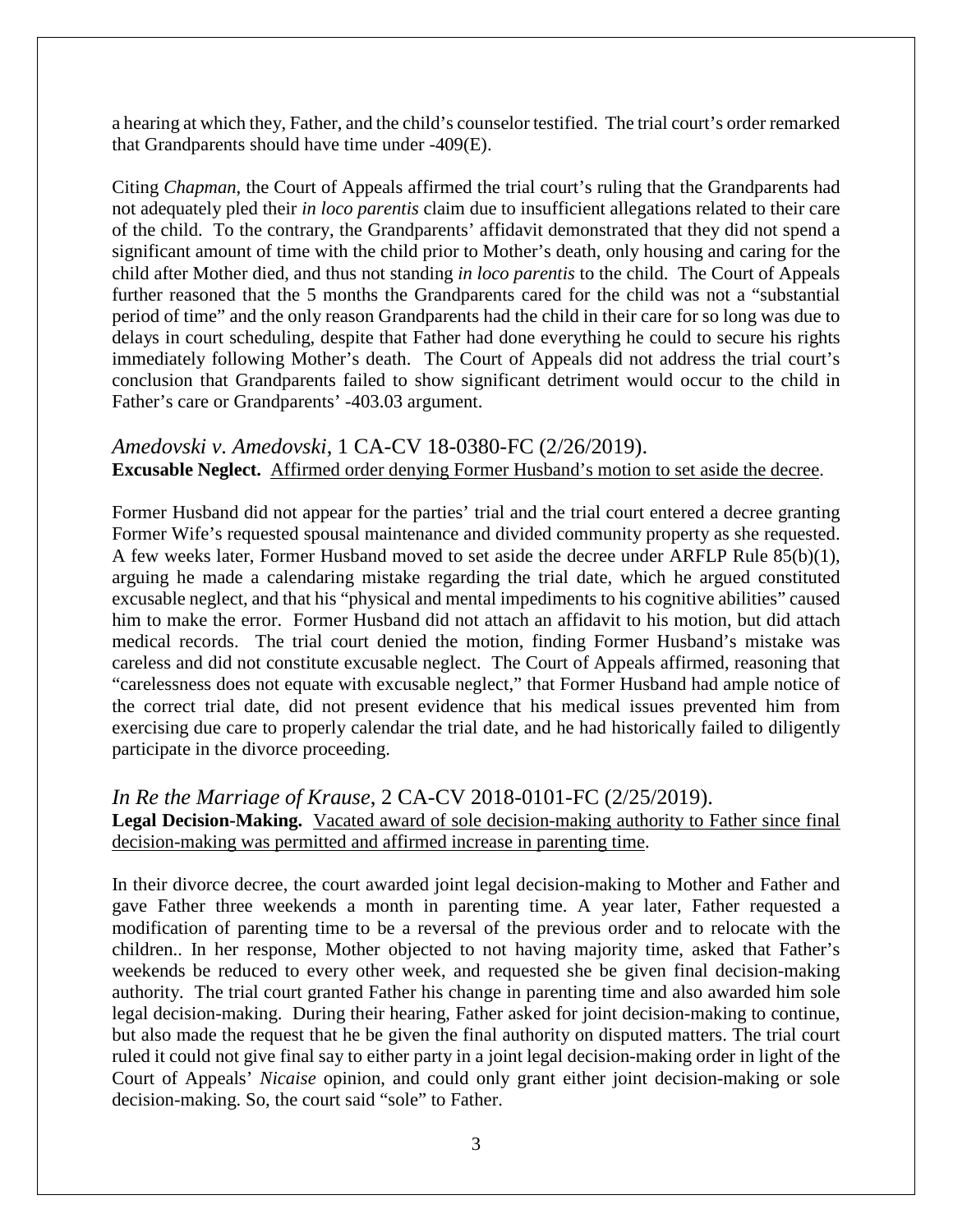Mother appealed, arguing that the court was wrong in giving Father sole legal decision-making when he did not request this change in his petition. The appellate court affirmed although Father did not request it in the pleadings, since Mother did request a modification, citing *Sundstrom v. Flatt* for the proposition that the party ultimately granted sole decision-making need not be the petitioning party. Having affirmed the change, the appellate court still remanded the case based on the Supreme Court holding in *Nicaise* that giving a parent final authority over certain matters "are common and commendable and do not convert joint into sole legal decision-making."

### *Kitchen v. Fleming, Sr.*, 1 CA-CV 18-0241-FC (2/21/2019). **Presentation of Evidence; Parenting Time; Spousal Maintenance; Attorneys' Fees.** Affirmed.

Parties were married 16 years and have four children, three of whom are disabled. Father was selfrepresented at trial while Mother had an attorney. Father attempted to present his case by reading from his notes to which Mother's counsel objected and the Court sustained the objection, guiding Father through the categories. On appeal, Father argued "the court's refusal to allow him to read from prepared statements denied him due process of law because he 'could not testify in a meaningful manner as he felt most appropriate for the proceeding and just ended up answering questions of the [c]ourt in its view of what it might have thought was essential.'"

The Court of Appeals affirmed the trial court's rulings, reasoning that the family court "is not required to indulge inefficient uses of time" and asking questions, "rather than simply observing Father reading from his prepared documents, was within the court's discretion as an aid in resolving the conflicting evidence and determining Father's credibility." The Court of Appeals also reiterated that a self-represented litigant is held to the same standard of a lawyer. In response to Father's arguments that he was not able to present testimony regarding certain issues, the Court of Appeals cited to Father's pretrial statement, which did explain his positions and the trial court confirmed it had reviewed Father's pretrial statement before the hearing.

As for the parenting time issue, the family court ordered unequal parenting time for reasons detailed in findings related to each -403(A) factor. The family court did the same with respect to its spousal maintenance order, making detailed findings under -319. Regarding attorneys' fees, the family court found Father had greater resources and took somewhat unreasonable positions. As such, the Court of Appeals affirmed the trial court's orders as none were an abuse of discretion.

#### *Oram v. Oram*, 1 CA-CV 18-0141-FC (2/19/2019).

**Prenuptial Agreements; Interlocutory Orders; Consent Decrees.** Affirmed trial court's order enforcing prenuptial agreement.

The parties entered into a prenuptial agreement ("prenup") in 2008. At the time of divorce, the trial court ruled that the prenup was not unconscionable and was enforceable. The parties then negotiated a consent decree which incorporated the trial court's ruling and was entered as a final order. Wife appealed the trial court's interlocutory ruling regarding the validity of the prenup. The Court of Appeals, Division 1, found that Wife did not reserve any objection to the Court's interlocutory ruling in the Decree. The Decree is deemed to be the parties' entire agreement. Thus, absent limited exceptions, a party cannot appeal from a judgment to which he or she consented.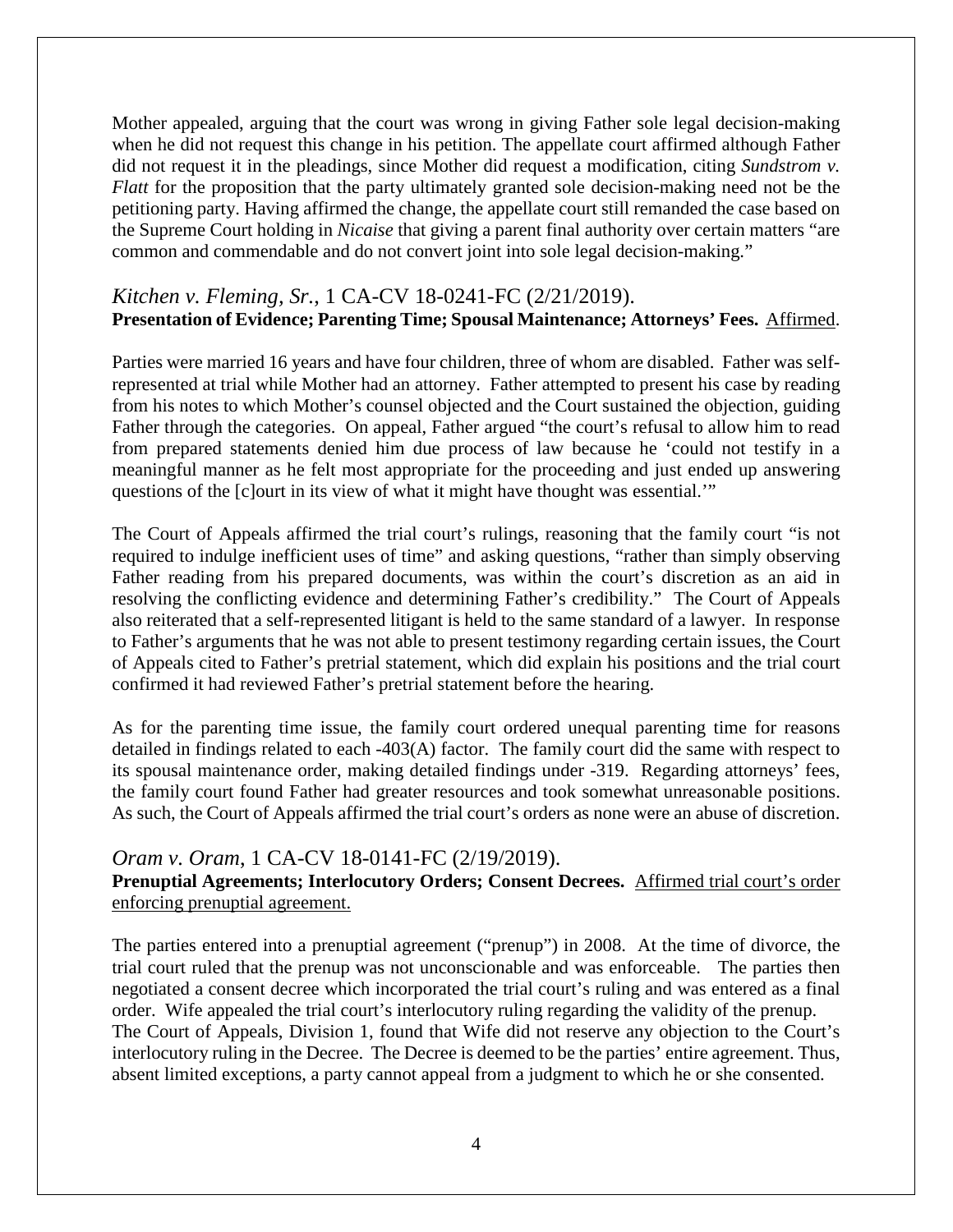### *Savoca v. Savoca*, 1 CA-CV 18-0366-FC (2/19/2019). **Order of Protection ("OOP").** Affirmed in part and remanded in part order upholding OOP.

Mother obtained OOP against Father that included their child and her parents as protected persons. Father admitted that the allegations in the OOP were true during DCS and Phoenix PD questioning. A couple months later and after additional incidents occurred, Mother obtained an Amended OOP. Father contested the Amended OOP and at the end of the hearing, Father asked the court to address the factors in ARPOP Rule 35(b). "The court acknowledged that Rule 35(b) provides for consideration of two factors, which it summarized as whether Father was 'likely to cause physical injury' or whether 'there was domestic violence committed towards the child.'" The court concluded there was domestic violence committed toward the child and upheld the OOP, but removed Mother's parents as protected persons. Father's argument that the court failed to consider the Rule 35(b) factors at the OOP hearings was successful on appeal.

The Court of Appeals found that the superior court misstated the Rule 35(b) factors because the Rule requires the court to consider "whether the child may be harmed if the defendant is permitted to maintain contact with the child," and "whether the child may be endangered if there is contact outside the presence of the plaintiff" before granting an OOP prohibiting contact with a child with whom the defendant has a legal relationship. Here, the superior court summarized the factors incorrectly and never addressed whether Father was "likely to cause physical injury" to the child. The Court of Appeals remanded as it could not determine whether the superior court's error was harmless given that the superior court declined to consider the Rule 35(b) factors and therefore used the wrong standard, in which case remand is necessary.

# *Driss v. Driss*, 1 CA-CV 18-0243-FC (2/12/2019).

**Business Valuation/Goodwill; Spousal Maintenance.** Affirmed business valuation, but reversed and remanded for reconsideration of spousal maintenance.

Each party called an expert witness to testify regarding the value of Husband's medical practice. Wife's expert said the practice was worth \$193,000 while Husband's expert said there was no value. The Court found Mother's expert's calculation of value was more appropriate because it provided a value for goodwill. Father's expert said there was no value for goodwill. Husband appealed the decision on the basis that the record did not support a finding of goodwill value. According to Husband, goodwill is a mathematical conclusion based on whether he earns more than his peer group. Husband's expert testified that Husband did not earn more than his peer group and therefore there was no goodwill value. Husband also argued that for purposes of the spousal maintenance award to Wife, the trial court failed to consider that the property awarded to Wife would generate some interest income and abused its discretion by considering income that Husband earns from two part-time jobs in addition to his medical practice.

On appeal, Husband's goodwill argument was rejected by the Court because goodwill is not based on one element, but is determined after consideration of many factors, such as the practitioner's age, health, past earning power, reputation in the community for judgment, skill and knowledge, and his or her comparative professional success. The Court of Appeals affirmed the trial court's decision on goodwill as there was no abuse of discretion.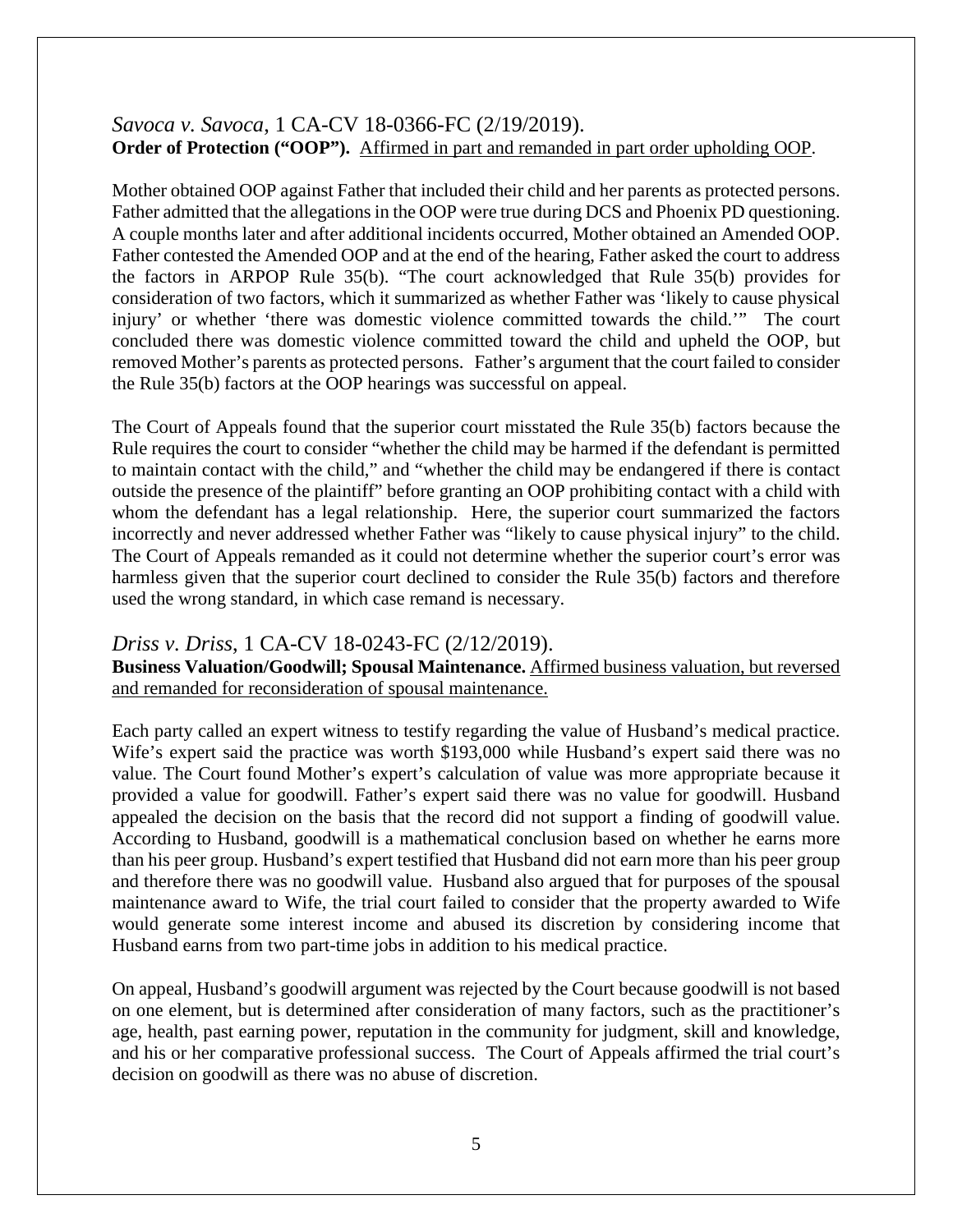Regarding spousal maintenance, the Court of Appeals found Wife was entitled to \$2,200.00 per month for five years and held that the trial court abused its discretion by failing to attribute any interest income to the substantial financial assets that Wife was awarded. The Court of Appeals cited *Deatherage* for the proposition that the court must consider "all property capable of providing for the reasonable needs of the spouse seeking maintenance." The Court of Appeals found that there was no abuse of discretion when the Court considered Husband's income from two part-time jobs in addition to his full-time medical practice because Husband has historically worked the additional jobs and chose to continue to do so.

### *Fiori v. Lanini-Fiori*, 1 CA-CV 18-0121-FC (2/5/2019).

**Untimely Disclosure; Evidence and Findings regarding Domestic Violence; Rebutting Presumption Against Joint Legal Decision-Making; Income for Purposes of Child Support; Attorneys' Fees under A.R.S. § 25-415.** Affirmed order awarding Mother sole legal decisionmaking authority, child support, and attorney's fees, as well as a separate post-decree order sanctioning Father's unreasonable conduct.

Trial court awarded sole legal decision-making to Mother after adopting a finding made in a prior temporary orders hearing that Father had committed significant domestic violence and allowing two untimely disclosed witnesses to testify at trial. Father argues that the trial court erred by adopting a finding from a temporary orders hearing without allowing him to present additional evidence at trial to rebut the presumption against awarding joint legal decision-making authority and violated his due process rights by not extending trial time by 15 minutes and allowing the untimely disclosed witnesses to testify, for whom Father had no ability to prepare crossexamination. Father's appeal further argues that the trial court erred in calculating child support because it 1) improperly included income from his second job, 2) failed to attribute to Mother funds she received from her parents, and 3) failed to account for Father's support of his other children. Regarding attorneys' fees, Father argued the trial court erred in awarding attorney's fees in the decree because the evidence did not show a disparity in income.

The Court of Appeals held that the record did not support Father's argument that he was denied an opportunity to present evidence to rebut the presumption. The Court of Appeals found that the trial court did not simply adopt findings made from the temporary orders hearing, but specifically found at trial that Father's testimony at the temporary orders hearing regarding the version of events was not credible. As for the untimely disclosed witnesses, the trial court was allowed to hear those witnesses for good cause and based on *Hays v. Gama*, the Court of Appeals found it appropriate for the court to allow the witnesses to testify. The Court of Appeals dismissed Father's argument that he had insufficient time at trial as the time was not objected to, he did not ask for the trial to be extended 15 minutes and most importantly, he chose to focus his time on Mother's alcohol abuse rather than the untimely disclosed witnesses' testimony regarding DV. Similarly, the Court dismissed Father's argument that just because he was later acquitted of the criminal DV charges, this meant the parenting orders should be reversed. The Court of Appeals reasoned that the burdens of proof in criminal court and family court are different, and in family court, the court's finding of significant DV only requires proof by a preponderance of the evidence.

Regarding child support, the Court of Appeals held that substantial evidence supported the trial court's decision to include income from Father's second job. Father had earned an income from